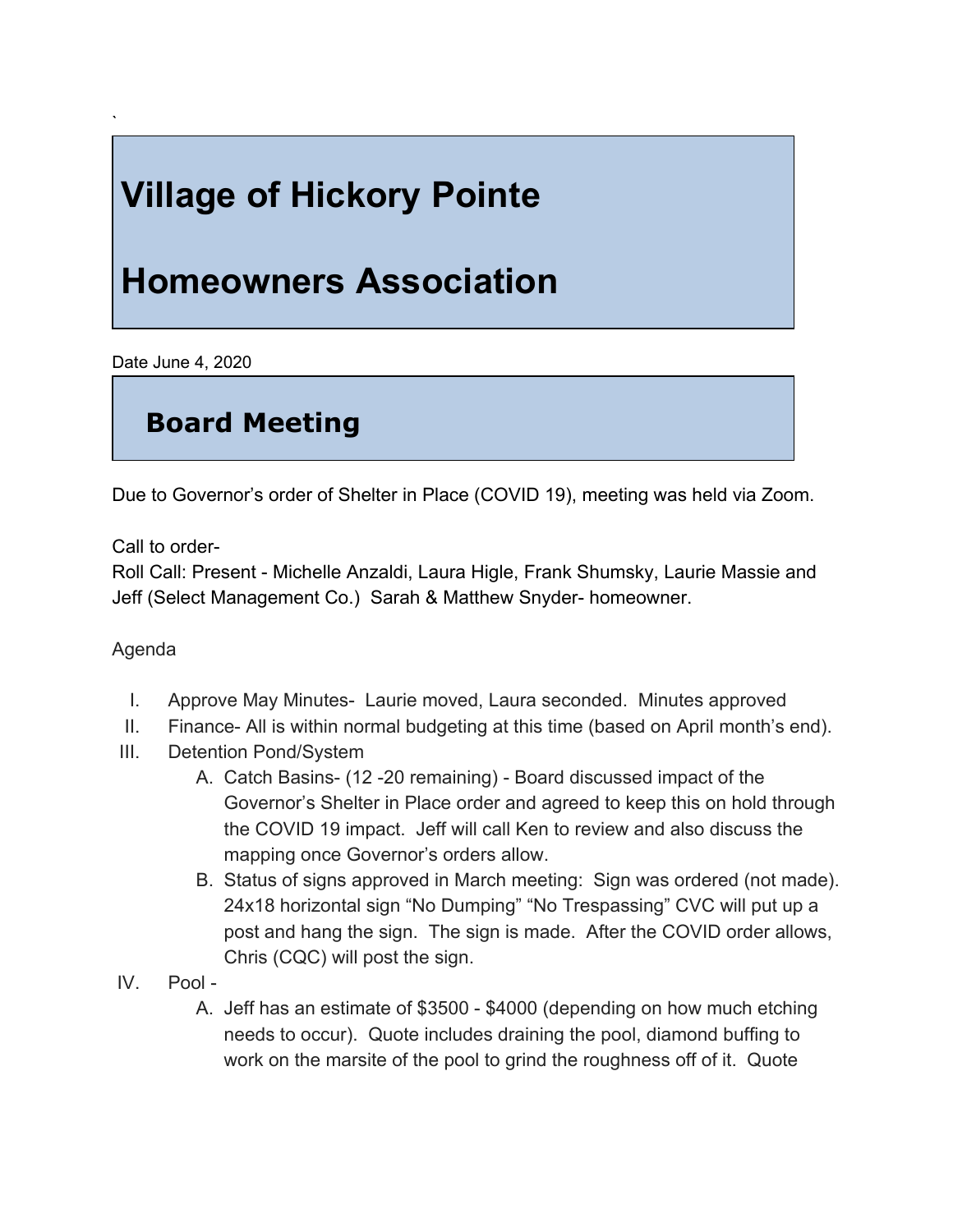came from Aquatic Engineering. If the pool doesn't open this year, the marsite repair could be done. Otherwise we would wait until the fall.

- B. Governor's orders and Washtenaw Public Health guidelines are challenging (due to COVID).
- C. COVID 19 Compliance expectations
	- 1. 50% capacity- Board discussed concerning logistics of how we would manage this?
	- 2. Insurance policy will not cover legal defense costs if sued for catching COVID.
	- 3. Increased cleaning of bathrooms. Board wondered if we can keep the bathrooms closed. Follow up will occur.
	- 4. Do we need to have an employee onsite? Jeff has asked but has not received an answer.
	- 5. If we have an employee, the guidelines mandate a supervisor in place.
	- 6. The pool is open 84 hours/ week. This suggests a total of 4 employees and each works a 40 hour work week.
	- 7. Board expressed concerns about the impact on our budget?
	- 8. Jeff shared the County is still expecting the pool to have the cover off and kept clean. The costs of this is not clear.
	- 9. If we do not open the pool to homeowners can we refund some of the fees? This is not clear due to budget needs.
	- 10.We would need a "COVID Plan" per Washtenaw County Public Health Guidelines.
	- 11.If the water gets turned on, does the shower / tower go up?
- V. Landscaping
	- A. Laurie shared observation regarding the work on last year's paths (off of the Shellbark entrance both ways) where grass was seeded appears to not have taken. Garrett is very busy and cannot seed right now. Laurie suggested Chris with CQC. Laurie/ Jeff will look into it.
	- B. There are two trees of concern in the new landscaping at Munger and Hickory Pointe. Three trees have been replaced.

VI. Update on Legal- Collections - No concerns or updates at this time, but it is being monitored.

- VII. Bylaws
	- A. Seventh Draft was received.
	- B. Suggested next steps:
		- a. Board accept this draft of bylaws by email.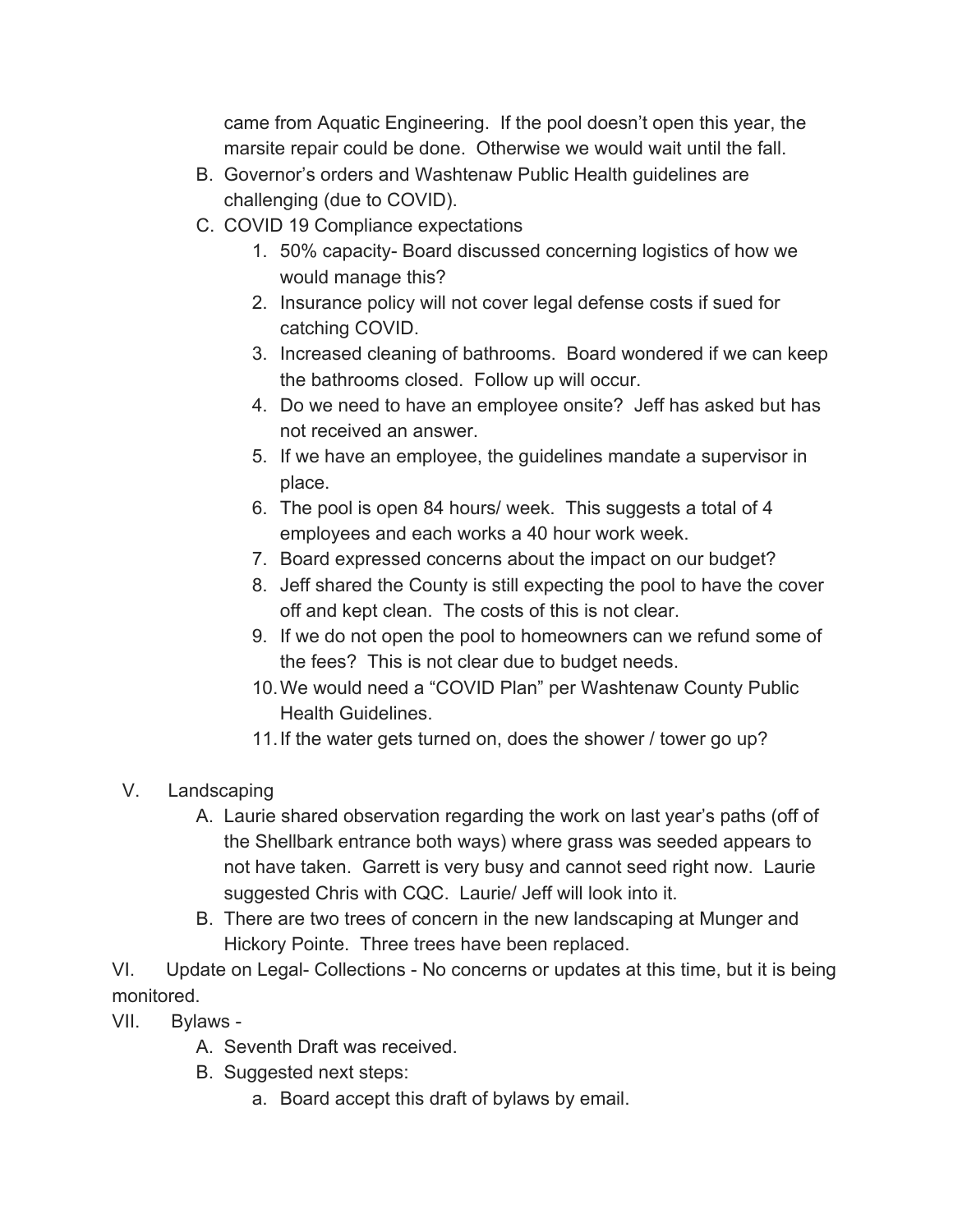- b. Review with attorney for:
	- i. Informational date he's available
	- ii. Is having an informational meeting via Zoom allowed.
- c. After steps a and b occur, bylaws would be mailed to all homeowners with an Informational Meeting Date (Zoom).
- d. Informational Meeting for homeowners to learn about the proposed bylaws and ask questions if needed.
- e. Allow homeowners a 30 day feedback period.
- f. Annual meeting some can accept bylaws while present at the annual meeting.
- g. Collect votes after.

#### VIII. New Business-

- A. Zoom meetings- During these times of COVID, the Board will be meeting electronically via Zoom and the meetings are open to homeowners. Interested homeowners should email the board requesting the specific link to the scheduled Zoom meeting. The Board wants to be sure to be able to use the meeting time to get through the agenda but also provide an opportunity for Homeowner's to participate. The Board has agreed upon Homeowners having 3 minutes at the beginning and end of the meeting to pose concerns, provide input or ask questions. The Board may or may not respond to questions or comments as further information may be necessary to formulate an accurate response.
- B. Annual Meeting- Homeowner's Association will have to wait until the Governor's Orders are lifted and CDC guidelines allow for an Annual meeting.

#### Parking lot:

- 1. Frank's draft of a letter for new homeowners review. (Highlights indicate to check if the letter has these items or refers to where information regarding these items are located.) The welcome letter could include pool rules, by-laws, risk of detention pond, being responsible regarding your dog's feces, location of FAQs, website, shoveling sidewalks, etc.. This will be moved as a project to do after the annual meeting.
- 2. Frank requested we evaluate killing mosquitoes in the pond. Frank will make a proposal. Probably will do this in the spring.
- 3. Pond "status" was reviewed and a field assessment was conducted for plants and species (both native and invasive). Board is not clear what next steps should be, could be or priorities. Costs are a concern as well. Tabling this until someone is willing to take up this project.
- 4. Sign replacement to be followed up on based on costs and priorities.